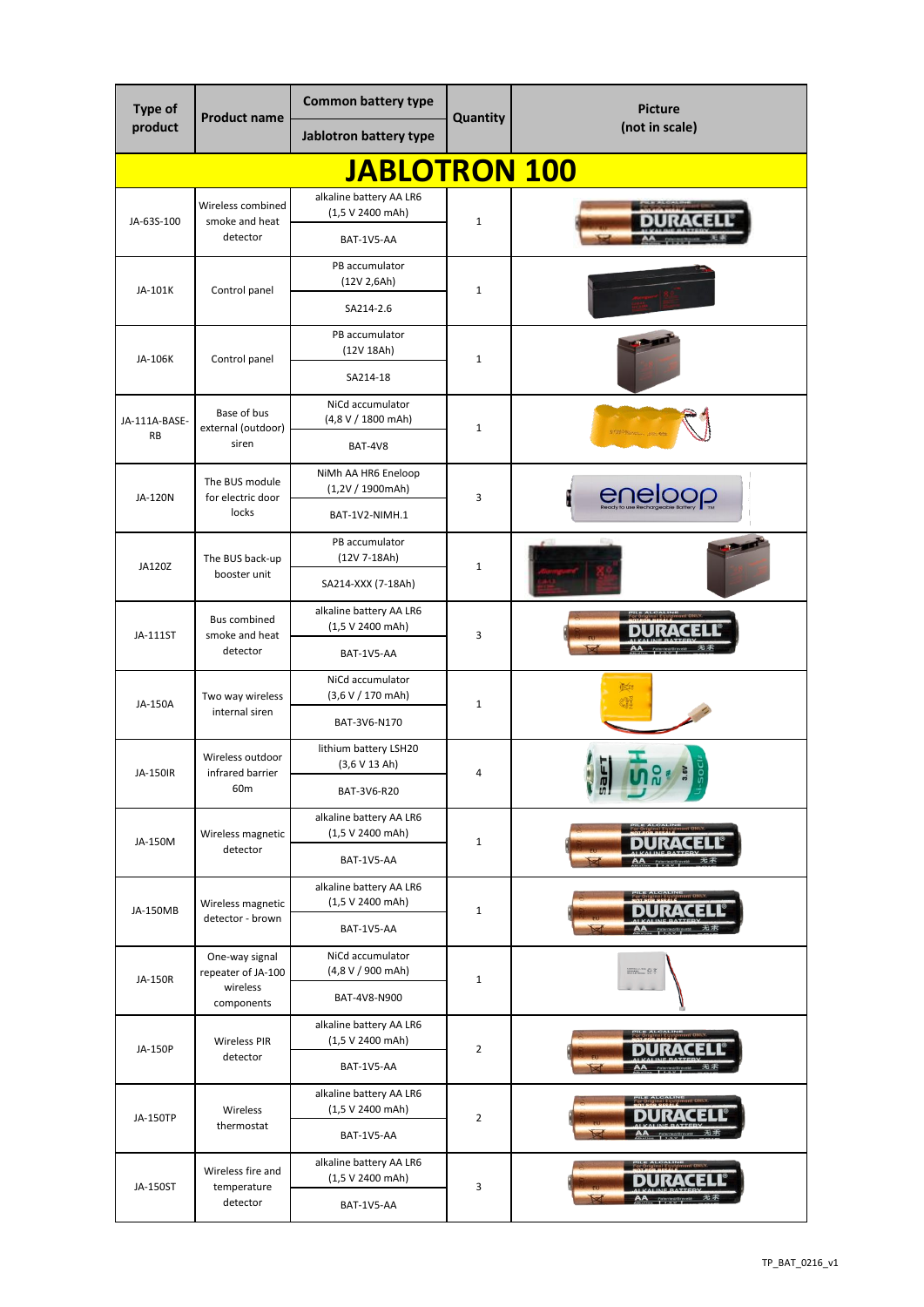| <b>Type of</b><br>product | <b>Product name</b>                    | <b>Common battery type</b>                  | Quantity       | <b>Picture</b><br>(not in scale) |
|---------------------------|----------------------------------------|---------------------------------------------|----------------|----------------------------------|
|                           |                                        | Jablotron battery type                      |                |                                  |
| JA-151A-BASE-             | Base of the two                        | NiCd accumulator<br>(4,8 V / 1800 mAh)      |                |                                  |
| <b>RB</b>                 | way wireless<br>external siren         | BAT-4V8                                     | $\mathbf{1}$   |                                  |
|                           | Wireless outdoor                       | lithium battery LSH20                       |                |                                  |
| JA-151IR                  | infrared barrier                       | (3,6 V 13 Ah)                               | 8              |                                  |
|                           | 100m                                   | BAT-3V6-R20                                 |                |                                  |
|                           | Mini wireless                          | lithium battery CR2032<br>(3,0 V)           |                |                                  |
| JA-151M                   | magnetic detector                      | BAT-3V0-CR2032                              | $\mathbf{1}$   |                                  |
|                           |                                        |                                             |                |                                  |
|                           | Mini wireless                          | lithium battery CR2032<br>(3,0 V)           |                |                                  |
| JA-151MB                  | magnetic detector -<br>brown           | BAT-3V0-CR2032                              | $\mathbf{1}$   |                                  |
|                           |                                        | alkaline battery AA LR6                     |                |                                  |
| JA-151P-WG                | <b>Wireless PIR</b><br>motion detector | (1,5 V 2400 mAh)                            | $\overline{2}$ |                                  |
|                           |                                        | BAT-1V5-AA                                  |                |                                  |
|                           | <b>Wireless PIR</b>                    | alkaline battery AA LR6<br>(1,5 V 2400 mAh) |                |                                  |
| JA-151P-WW                | motion detector                        | BAT-1V5-AA                                  | $\overline{2}$ |                                  |
|                           | Wireless combined                      | alkaline battery AA LR6                     | 3              |                                  |
| JA-151ST                  | smoke and heat<br>detector             | (1,5 V 2400 mAh)                            |                |                                  |
|                           |                                        | BAT-1V5-AA                                  |                |                                  |
|                           | Wireless                               | lithium battery CR2032<br>(3,0 V)           | $\mathbf{1}$   |                                  |
| JA-151TH                  | temperature<br>detector                | BAT-3V0-CR2032                              |                |                                  |
|                           |                                        |                                             |                |                                  |
| JA-152E                   | Wireless access                        | alkaline battery AA LR6<br>(1,5 V 2400 mAh) | $\overline{2}$ |                                  |
|                           | module with RFID                       | BAT-1V5-AA                                  |                |                                  |
|                           |                                        | lithium battery CR2032                      |                |                                  |
| JA-152J MS                | Bi-directional two-<br>button keyfob   | (3,0 V)                                     | $\mathbf 1$    |                                  |
|                           |                                        | BAT-3V0-CR2032                              |                |                                  |
|                           | Wireless handle                        | alkaline battery AA LR6<br>(1,5 V 2400 mAh) |                |                                  |
| JA-152NM                  | lock with magnetic<br>detector         | BAT-1V5-AA                                  | $\overline{2}$ |                                  |
|                           | Wireless access                        | alkaline battery AA LR6                     |                |                                  |
| JA-153E                   | module with RFID                       | (1,5 V 2400 mAh)                            | $\overline{2}$ |                                  |
|                           | and keypad                             | BAT-1V5-AA                                  |                |                                  |
|                           | Wireless access<br>module with         | alkaline battery AA LR6<br>(1,5 V 2400 mAh) |                |                                  |
| JA-154E                   | display, keyboard                      |                                             | $\overline{4}$ |                                  |
|                           | and RFID                               | BAT-1V5-AA                                  |                |                                  |
| JA-154J                   | Remote control -                       | lithium battery CR2032<br>(3,0 V)           |                |                                  |
|                           | four buttons                           | BAT-3V0-CR2032                              | $\mathbf 1$    |                                  |
|                           |                                        | lithium battery CR2032                      |                |                                  |
| JA-154J MS                | Bi-directional four-<br>button keyfob  | (3,0 V)                                     | $\mathbf 1$    |                                  |
|                           |                                        | BAT-3V0-CR2032                              |                |                                  |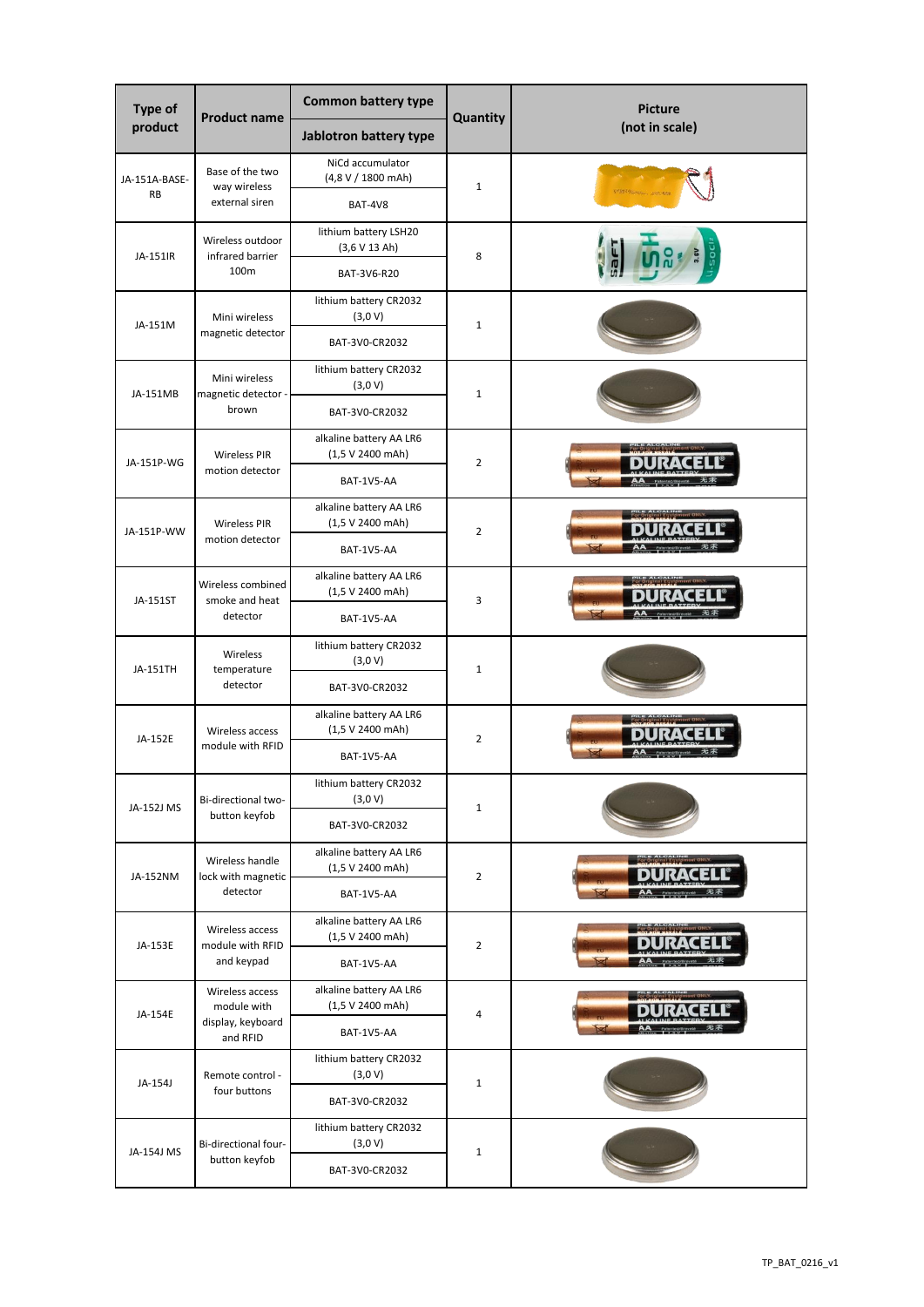| <b>Type of</b> | <b>Product name</b>                  | <b>Common battery type</b>                                                    | Quantity       | <b>Picture</b><br>(not in scale) |
|----------------|--------------------------------------|-------------------------------------------------------------------------------|----------------|----------------------------------|
| product        |                                      | Jablotron battery type                                                        |                |                                  |
| JA-157P        | Wireless outdoor<br>dual zone motion | lithium battery CR123A<br>(3,0V)                                              | $\mathbf{1}$   | <b>DURACELL<sup>®</sup></b>      |
|                | detector                             | BAT-3V0-CR123A                                                                |                |                                  |
| JA-158P        | Wireless outdoor<br>dual zone motion | lithium battery CR123A<br>(3,0V)                                              | 3              |                                  |
|                | detector                             | BAT-3V0-CR123A                                                                |                | <b>DURACELL<sup>®</sup></b>      |
|                | Wireless outdoor                     | lithium battery CR123A<br>(3,0V)                                              |                | DURACELL®                        |
| JA-159P        | dual zone motion<br>detector         | BAT-3V0-CR123A                                                                | 3              |                                  |
|                | <b>Wireless PIR</b>                  | alkaline battery AA LR6<br>(1,5 V 2400 mAh)                                   |                |                                  |
| JA-160PC       | motion detector<br>with camera       | BAT-1V5-AA                                                                    | $\overline{2}$ |                                  |
|                | <b>Wireless PIR</b>                  | alkaline battery AA LR6<br>(1,5 V 2400 mAh)                                   |                |                                  |
| JA-160PC (90)  | motion detector<br>with 90° camera   | BAT-1V5-AA                                                                    | $\overline{2}$ |                                  |
|                | Wireless indoor                      | NiCd accumulator<br>(3,6 V / 170 mAh)                                         |                | <b>CESS</b>                      |
| JA-162A        | siren for electrical<br>sockets      | BAT-3V6-N170                                                                  | $\mathbf{1}$   | Œ                                |
|                |                                      | lithium battery CR2032<br>(3,0 V)                                             | $\mathbf{1}$   |                                  |
| JA-162J        | One-way two-<br>button keyfob        | BAT-3V0-CR2032                                                                |                |                                  |
|                | Wireless external                    | lithium battery<br>(3.6V, 13Ah 1xD)                                           | $\mathbf{1}$   | JABLOTRON                        |
| JA-163A        | siren                                | <b>BAT-100A</b>                                                               |                |                                  |
|                | One-way four-                        | lithium battery CR2032<br>(3,0 V)                                             | $\mathbf{1}$   |                                  |
| JA-164J        | button keyfob                        | BAT-3V0-CR2032                                                                |                |                                  |
|                | Wireless external                    | lithium battery<br>(6V, 11 Ah)                                                |                | ൘                                |
| JA-180A        | siren                                | BAT-80A                                                                       | $\mathbf{1}$   |                                  |
|                | Wireless acoustic                    | lithium battery LS(T)14500<br>(3,6VAA / 2,4Ah)                                |                | $-1 - 50$                        |
| JA-180B        | glass-break<br>detector              | BAT-3V6-AA-LS                                                                 | $1\,$          |                                  |
|                | Wireless infra-red                   | lithium battery LSH20<br>(3,6 V 13 Ah)                                        |                |                                  |
| JA-180IR       | barrier                              | BAT-3V6-R20                                                                   | 4              |                                  |
|                |                                      | lithium battery LS(T)14500                                                    |                |                                  |
| JA-180P        | Wireless PIR<br>detector             | (3,6VAA / 2,4Ah)<br>BAT-3V6-AA-LS                                             | $\mathbf{1}$   | $-50$                            |
|                | Wireless PIR and                     | lithium battery LS(T)14500 (3,6V AA /<br>2,4 Ah) + LS14250 (3.6V 1/2 AA / 1,2 | $1 + 1$        | <b>" וֹ</b> ה                    |
| JA-180PB       | glass break<br>combined detector     | Ah)<br>BAT-3V6-AA-LS<br>BAT-3V6-1/2AA-LS                                      |                |                                  |
|                | Wireless PIR and                     | lithium battery LS(T)14500<br>(3,6VAA / 2,4Ah)                                |                |                                  |
| JA-180W        | MW combined<br>detector              | BAT-3V6-AA-LS                                                                 | $\mathbf 1$    |                                  |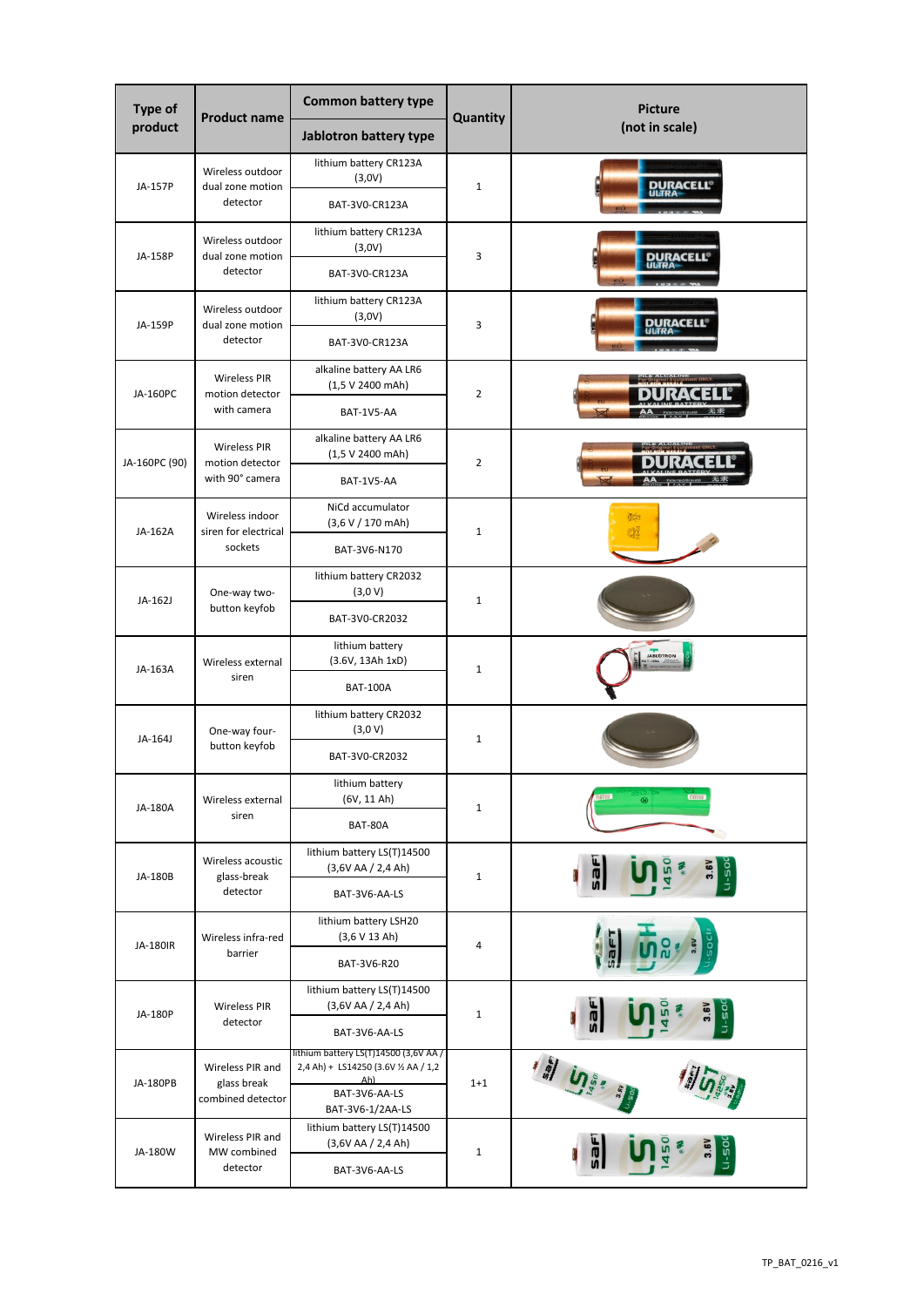| Type of  | <b>Product name</b>                   | <b>Common battery type</b>                             | Quantity       | <b>Picture</b>   |
|----------|---------------------------------------|--------------------------------------------------------|----------------|------------------|
| product  |                                       | Jablotron battery type                                 |                | (not in scale)   |
|          | Wireless magnetic                     | lithium battery LS(T)14500<br>(3,6VAA / 2,4Ah)         |                |                  |
| JA-181M  | detector                              | BAT-3V6-AA-LS                                          | $\mathbf{1}$   |                  |
|          |                                       | lithium battery CR2032                                 |                |                  |
| JA-182J  | Wireless control                      | (3,0 V)<br>BAT-3V0-CR2032                              | $\mathbf{1}$   |                  |
|          |                                       | lithium battery CR2354                                 |                |                  |
| JA-182M  | Wireless invisible                    | (3,0 V 1Ah)                                            | $\overline{2}$ |                  |
|          | magnetic detector                     | BAT-3V0-CR2354                                         |                |                  |
|          | Wireless shock or                     | lithium battery CR123A<br>(3,0V)                       |                |                  |
| JA-182SH | tilt detector                         | BAT-3V0-CR123A                                         | $\mathbf 1$    | DURACELL         |
|          |                                       | lithium battery CR123A                                 |                |                  |
| JA-183M  | Wireless magnetic<br>detector - mini  | (3,0V)                                                 | $\mathbf{1}$   | <b>DURACELL®</b> |
|          |                                       | BAT-3V0-CR123A                                         |                |                  |
|          | Wireless magnetic                     | lithium battery CR123A<br>(3,0V)                       |                |                  |
| JA-183MB | door detector<br>brown                | BAT-3V0-CR123A                                         | $\mathbf{1}$   | <u>DURACELL</u>  |
|          |                                       | lithium battery CR123A                                 | $\mathbf{1}$   |                  |
| JA-183P  | Mini wireless PIR<br>detector         | (3,0V)                                                 |                | <b>DURACELL®</b> |
|          |                                       | BAT-3V0-CR123A                                         |                |                  |
|          | Wireless glass                        | lithium battery LS(T)14500<br>(3,6V AA / 2,4 Ah)       | $\mathbf{1}$   |                  |
| JA-185B  | break detector                        | BAT-3V6-AA-LS                                          |                |                  |
|          |                                       | lithium battery LS(T)14500<br>(3,6VAA / 2,4Ah)         | $1\,$          |                  |
| JA-185P  | Wireless ceiling PIR<br>detector      | BAT-3V6-AA-LS                                          |                |                  |
|          | Wireless combined                     | alkaline battery AA LR6                                |                |                  |
| JA-185ST | smoke and heat                        | (1,5 V 2400 mAh)                                       | 3              |                  |
|          | detector                              | BAT-1V5-AA                                             |                |                  |
| JA-186JK | Keyfob remote                         | alkaline battery L1016<br>$(6,0 \vee 0,05 \text{ Ah})$ | $\mathbf 1$    | <b>GIP</b> SUPER |
|          | control - black                       | BAT-6                                                  |                |                  |
|          | Keyfob remote                         | alkaline battery L1016<br>$(6,0 \vee 0,05 \text{ Ah})$ |                | <b>P</b> SUPER   |
| JA-186JW | control - white                       | BAT-6                                                  | $\mathbf 1$    |                  |
|          |                                       | lithium battery LS(T)14500                             |                |                  |
| JA-186P  | Wireless dual PIR<br>indoor detector  | (3,6VAA / 2,4Ah)                                       | $1\,$          |                  |
|          |                                       | BAT-3V6-AA-LS                                          |                |                  |
| JA-187J  | Wireless wrist                        | lithium battery CR2032<br>(3,0 V)                      | $\mathbf 1$    |                  |
|          | button                                | BAT-3V0-CR2032                                         |                |                  |
|          | Dual zone outdoor                     | lithium battery LS(T)14500                             |                |                  |
| JA-187P  | wireless motion<br>detector - curtain | (3,6VAA / 2,4Ah)<br>BAT-3V6-AA-LS                      | $\mathbf 1$    | 3.6V<br>$U - 50$ |
|          |                                       |                                                        |                |                  |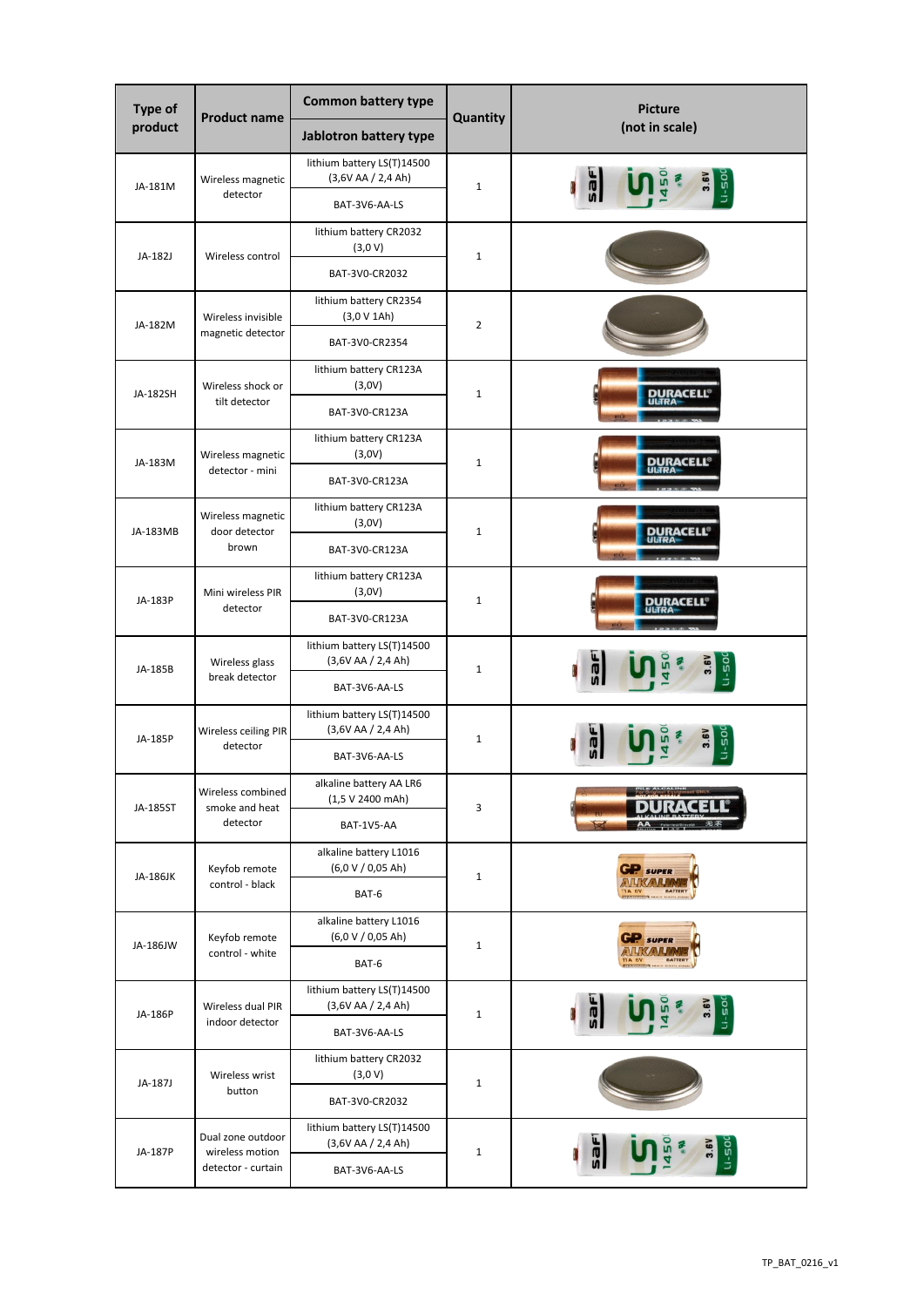| <b>Type of</b><br>product | <b>Product name</b>              | <b>Common battery type</b><br>Jablotron battery type                          | Quantity       | <b>Picture</b><br>(not in scale) |
|---------------------------|----------------------------------|-------------------------------------------------------------------------------|----------------|----------------------------------|
|                           |                                  | lithium battery LS14250                                                       |                |                                  |
| JA-188J                   | Wireless panic                   | $(3.6V \times AA / 1, 2 Ah)$                                                  | $\mathbf{1}$   |                                  |
|                           | button                           | BAT-3V6-1/2AA-LS                                                              |                |                                  |
|                           | Wireless outdoor                 | lithium battery LS(T)14500<br>(3,6VAA / 2,4Ah)                                |                |                                  |
| JA-188P                   | PIR detector                     | BAT-3V6-AA-LS                                                                 | 3              | $-50$                            |
|                           |                                  | alkaline battery L1016                                                        |                |                                  |
| JA-189J                   | Wireless doorbell<br>button      | $(6,0 \vee 0,05 \text{ Ah})$                                                  | $\mathbf{1}$   | <b>SUPER</b>                     |
|                           |                                  | BAT-6                                                                         |                |                                  |
|                           |                                  | <b>JABLOTRON 80 - Oasis</b>                                                   |                |                                  |
|                           | Wireless smoke<br>detector with  | alkaline battery AA LR6<br>(1,5 V 2400 mAh)                                   |                |                                  |
| JA-63S-80                 | temperature<br>sensor            | BAT-1V5-AA                                                                    | $\mathbf{1}$   |                                  |
|                           |                                  | lithium battery                                                               |                |                                  |
| <b>JA-80A</b>             | Wireless outdoor<br>siren        | (6V, 11 Ah)                                                                   | $\mathbf{1}$   | $\circledast$                    |
|                           |                                  | BAT-80A                                                                       |                |                                  |
| <b>JA-80IR</b>            | Wireless infra red<br>barrier    | lithium battery LSH20<br>(3,6 V 13 Ah)                                        | 4              | ទី                               |
|                           |                                  | BAT-3V6-R20                                                                   |                |                                  |
|                           | <b>Wireless PIR</b><br>detector  | lithium battery LS(T)14500<br>(3,6VAA / 2,4Ah)                                | $\mathbf{1}$   |                                  |
| <b>JA-80P</b>             |                                  | BAT-3V6-AA-LS                                                                 |                | $U - 50$<br>Ŵ                    |
|                           | Wireless PIR and                 | lithium battery LS(T)14500 (3,6V AA /<br>2,4 Ah) + LS14250 (3.6V 1/2 AA / 1,2 | $1 + 1$        |                                  |
| JA-80PB                   | glass break<br>combined detector | Ah)<br>BAT-3V6-AA-LS                                                          |                |                                  |
|                           |                                  | BAT-3V6-1/2AA-LS                                                              |                |                                  |
| <b>JA-80W</b>             | Wireless PIR and<br>MW combined  | lithium battery LS(T)14500<br>(3,6VAA / 2,4Ah)                                | $\mathbf{1}$   | GO<br>æ                          |
|                           | detector                         | BAT-3V6-AA-LS                                                                 |                | uΠ<br>$\vert \exists \vert$      |
|                           |                                  | lithium battery CR123A<br>(3,0V)                                              |                |                                  |
| JA-81F                    | Wireless keypad                  | BAT-3V0-CR123A                                                                | $\overline{2}$ | <b>DURACELL®</b>                 |
|                           |                                  | lithium battery CR123A                                                        | $\overline{2}$ |                                  |
| JA-81F-RGB                | Wireless keypad<br>RGB           | (3,0V)                                                                        |                | <b>DURACELL<sup>®</sup></b>      |
|                           |                                  | BAT-3V0-CR123A                                                                |                |                                  |
| JA-81M                    | Wireless magnetic                | lithium battery LS(T)14500<br>(3,6VAA / 2,4Ah)                                | $\mathbf 1$    | 3.6V<br>$U - 500$                |
|                           | detector                         | BAT-3V6-AA-LS                                                                 |                |                                  |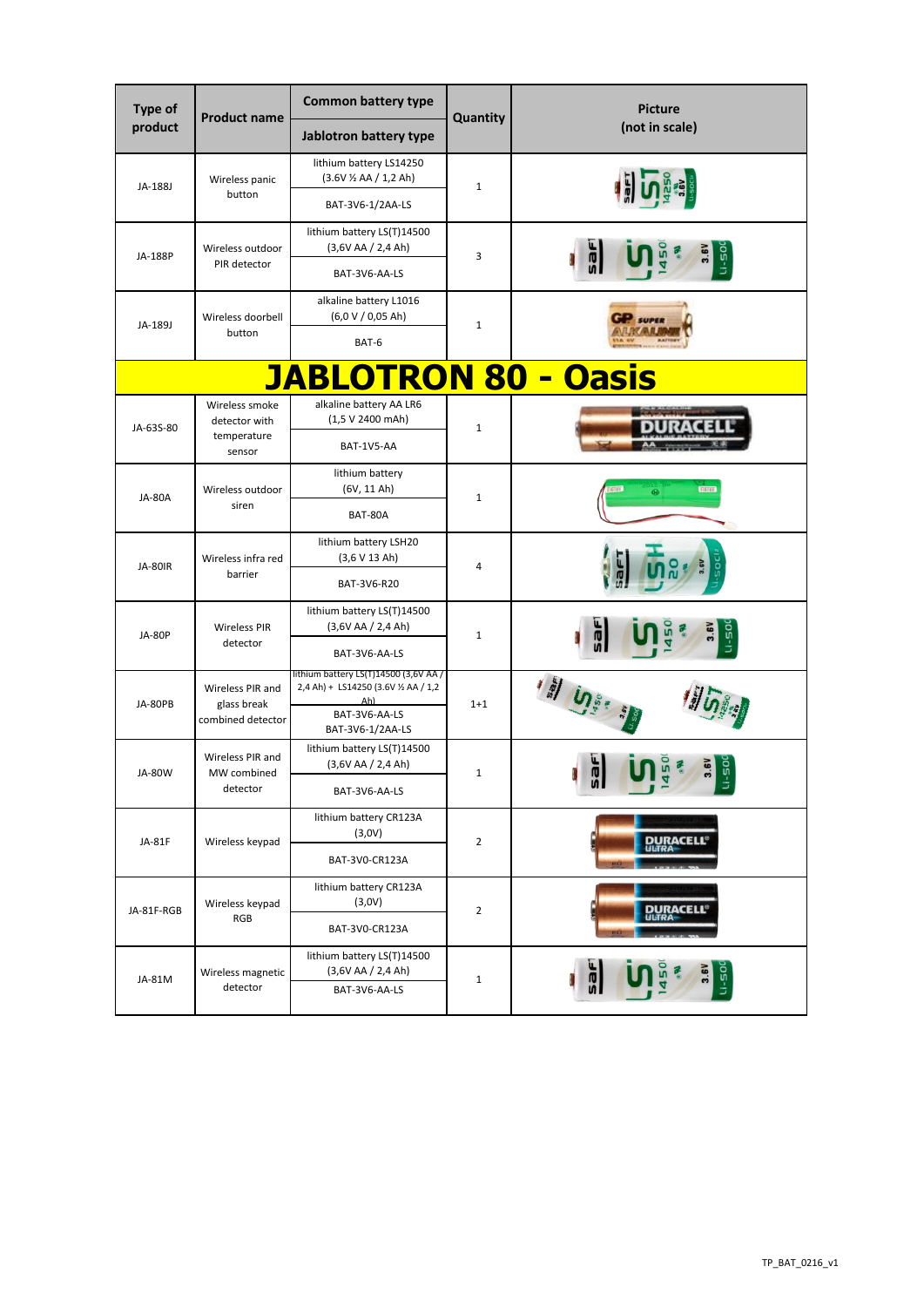| Type of       | <b>Product name</b>                  | <b>Common battery type</b>                     | Quantity       | <b>Picture</b>                      |
|---------------|--------------------------------------|------------------------------------------------|----------------|-------------------------------------|
| product       |                                      | Jablotron battery type                         |                | (not in scale)                      |
| JA-81MB       | Wireless magnetic                    | lithium battery LS(T)14500<br>(3,6VAA / 2,4Ah) | $\mathbf{1}$   |                                     |
|               | detector - brown                     | BAT-3V6-AA-LS                                  |                | $05 - 11$                           |
| <b>JA-82K</b> | Control panel                        | PB accumulator<br>(12V 2,6Ah)                  | $\mathbf{1}$   |                                     |
|               |                                      | SA214-2,6                                      |                |                                     |
| JA-82M        | Wireless invisible                   | lithium battery CR2354<br>(3,0 V 1 Ah)         | $\overline{2}$ |                                     |
|               | magnetic detector                    | BAT-3V0-CR2354                                 |                |                                     |
| JA-82SH       | Wireless shock or                    | lithium battery CR123A<br>(3,0V)               | $\mathbf{1}$   | DURACELI                            |
|               | tilt detector                        | BAT-3V0-CR123A                                 |                |                                     |
| JA-82ST       | Wireless smoke<br>detector with      | alkaline battery AA LR6<br>(1,5 V 2400 mAh)    | 3              |                                     |
|               | temperature<br>sensor                | BAT-1V5-AA                                     |                |                                     |
| <b>JA-83K</b> | Control panel                        | PB accumulator<br>(12V 18Ah)                   | $1\,$          |                                     |
|               |                                      | SA-214-18                                      |                |                                     |
| JA-83M        | Mini wireless<br>magnetic detector   | lithium battery CR123A<br>(3,0V)               | $1\,$          | <b>DURACELL</b>                     |
|               |                                      | BAT-3V0-CR123A                                 |                |                                     |
| JA-83MB       | Mini wireless<br>magnetic detector - | lithium battery CR123A<br>(3,0V)               | $\mathbf{1}$   | DURACELL                            |
|               | brown                                | BAT-3V0-CR123A                                 |                |                                     |
| <b>JA-83P</b> | Mini wireless PIR                    | lithium battery CR123A<br>(3,0V)               | $\mathbf 1$    | DURACELL                            |
|               | detector                             | BAT-3V0-CR123A                                 |                |                                     |
| <b>JA-84P</b> | <b>Wireless PIR</b><br>detector with | lithium battery CR123A<br>(3,0V)               | $\mathbf{2}$   |                                     |
|               | camera                               | BAT-3V0-CR123A                                 |                | <b>DURACELL<sup>®</sup></b>         |
| JA-85B        | Wireless glass                       | lithium battery LS(T)14500<br>(3,6VAA / 2,4Ah) | $\mathbf{1}$   | ٦É<br>3.6V<br>$U - 500$             |
|               | break detector                       | BAT-3V6-AA-LS                                  |                |                                     |
|               | Wireless ceiling PIR                 | lithium battery LS(T)14500<br>(3,6VAA / 2,4Ah) |                | 3.6V<br>$U - 500$<br>$\overline{a}$ |
| <b>JA-85P</b> | detector                             | BAT-3V6-AA-LS                                  | $\mathbf 1$    |                                     |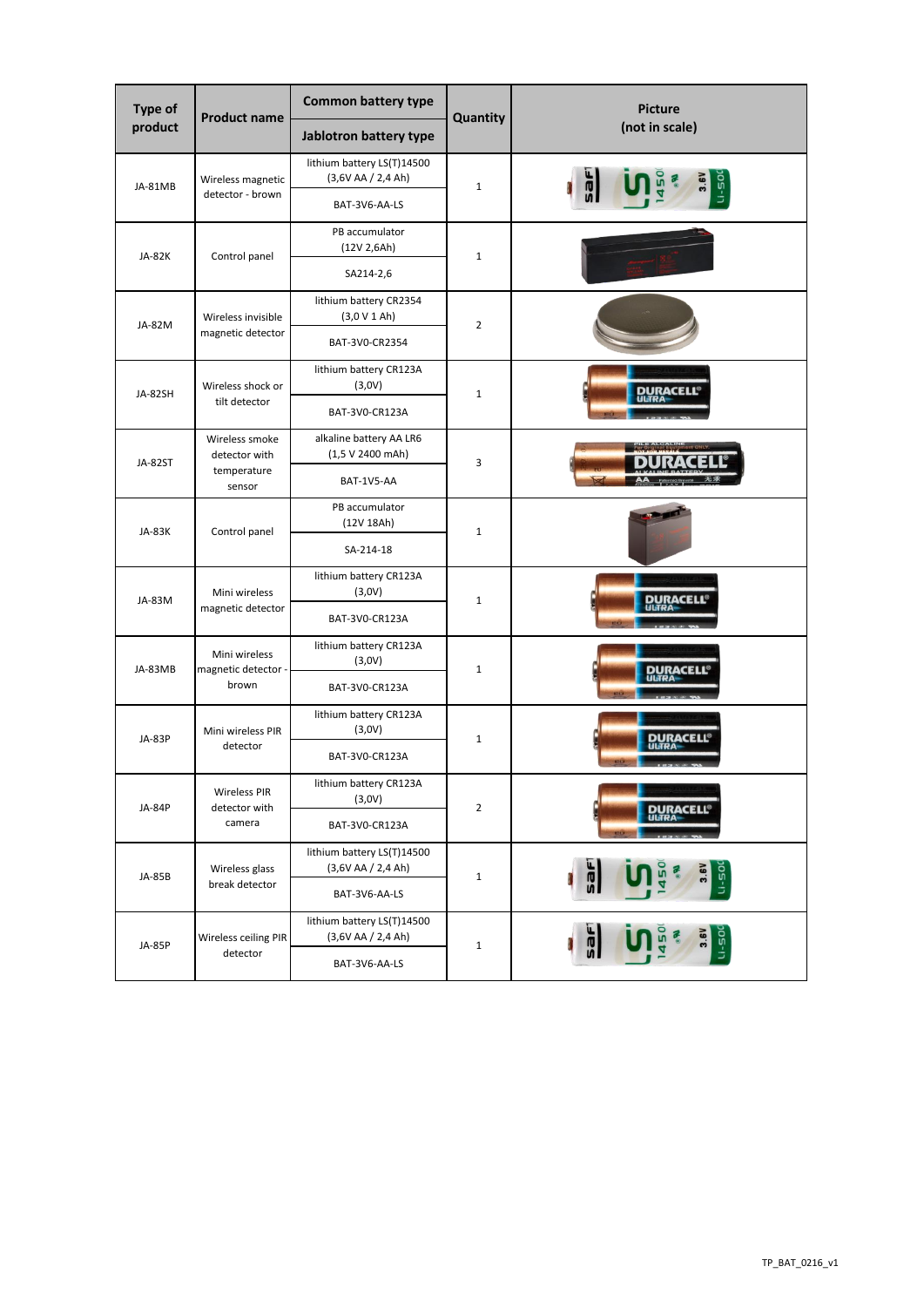| Type of        | <b>Product name</b>                                | <b>Common battery type</b>                                            | Quantity     | <b>Picture</b><br>(not in scale) |
|----------------|----------------------------------------------------|-----------------------------------------------------------------------|--------------|----------------------------------|
| product        |                                                    | Jablotron battery type                                                |              |                                  |
| <b>JA-85ST</b> | Wireless combined<br>smoke and heat<br>detector    | alkaline battery AA LR6<br>(1,5 V 2400 mAh)<br>BAT-1V5-AA             | 3            |                                  |
| <b>JA-86P</b>  | Wireless dual PIR<br>detector                      | lithium battery LS(T)14500<br>(3,6VAA / 2,4Ah)                        | $\mathbf{1}$ | °                                |
|                | Wireless outdoor                                   | BAT-3V6-AA-LS<br>lithium battery LS(T)14500                           |              |                                  |
| <b>JA-87P</b>  | PIR detector -<br>curtain                          | (3,6VAA / 2,4Ah)<br>BAT-3V6-AA-LS                                     | $1\,$        | $1 - 50$                         |
| <b>JA-88P</b>  | Wireless outdoor<br>PIR detector                   | lithium battery LS(T)14500<br>(3,6VAA / 2,4Ah)<br>BAT-3V6-AA-LS       | $\mathbf{1}$ | u-so                             |
| <b>JA-89P</b>  | Wireless outdoor                                   | lithium battery LS(T)14500<br>(3,6VAA / 2,4Ah)                        | $\mathbf 1$  |                                  |
|                | PIR detector                                       | BAT-3V6-AA-LS                                                         |              |                                  |
| OS-365A        | Outdoor siren                                      | NiCd accumulator<br>(4,8 V / 1800 mAh)<br>BAT-4V8                     | $1\,$        |                                  |
| <b>RC-80K</b>  | Keyfob 4/2 buttons                                 | alkaline battery L1016<br>$(6,0 \vee 0,05 \text{ Ah})$<br>BAT-6       | $\mathbf{1}$ | <b>SUPP</b>                      |
| <b>RC-82</b>   | Keyfob two buttons                                 | lithium battery CR2032<br>(3,0 V)<br>BAT-3V0-CR2032                   | $1\,$        |                                  |
| <b>RC-86K</b>  | Remote control<br>dual band 868/433<br>MHz - black | alkaline battery L1016<br>$(6,0 \vee 0,05 \text{ Ah})$<br>BAT-6       | $\mathbf{1}$ | <b>SUPE</b>                      |
| <b>RC-86W</b>  | Remote control<br>dual band 868/433<br>MHz - white | alkaline battery L1016<br>$(6,0 \vee 0,05 \text{ Ah})$<br>BAT-6       | $\mathbf 1$  |                                  |
| <b>RC-87</b>   | Panic button                                       | lithium battery CR2032<br>(3,0 V)<br>BAT-3V0-CR2032                   | $1\,$        |                                  |
| <b>RC-88</b>   | Wireless panic<br>trigger or ON/OFF<br>wall button | lithium battery LS14250<br>(3.6V 1/2 AA / 1,2 Ah)<br>BAT-3V6-1/2AA-LS | $\mathbf 1$  |                                  |
| <b>RC-89</b>   | Wireless door bell<br>button                       | alkaline battery L1016<br>(6,0 V / 0,05 Ah)<br>BAT-6                  | $\mathbf 1$  | SUPER                            |
| <b>TP-82</b>   | Wireless<br>thermostat                             | alkaline battery AA LR6<br>(1,5 V 2400 mAh)<br>BAT-1V5-AA             | $\mathbf 1$  |                                  |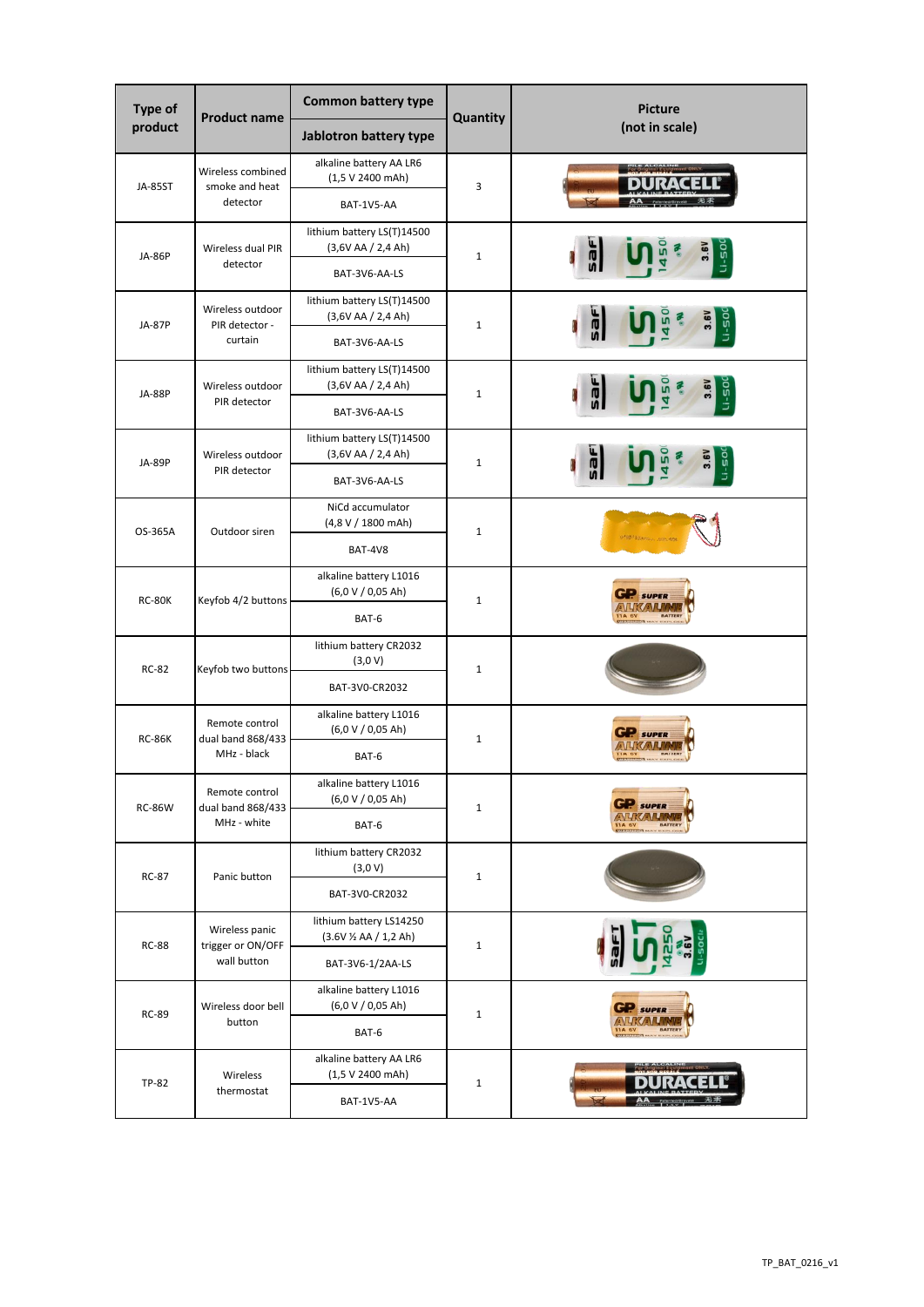| Type of       | <b>Product name</b>                  | <b>Common battery type</b>                       | Quantity       | <b>Picture</b> |
|---------------|--------------------------------------|--------------------------------------------------|----------------|----------------|
| product       |                                      | Jablotron battery type                           |                | (not in scale) |
| <b>TP-82N</b> | Wireless                             | alkaline battery AA LR6<br>(1,5 V 2400 mAh)      | $\overline{2}$ |                |
|               | thermostat                           | BAT-1V5-AA                                       |                |                |
| TP-83         | Programmable<br>wireless             | alkaline battery AA LR6<br>(1,5 V 2400 mAh)      | $1\,$          |                |
|               | thermostat                           | BAT-1V5-AA                                       |                |                |
| <b>TP-83N</b> | Programmable<br>wireless             | alkaline battery AA LR6<br>(1,5 V 2400 mAh)      | $\overline{2}$ |                |
|               | thermostat                           | BAT-1V5-AA                                       |                |                |
|               |                                      | <b>JABLOTRON 60 - Profi</b>                      |                |                |
| <b>JA-60A</b> | Wireless external                    | Pb accumulator<br>(6V/1.3Ah)                     | $\mathbf{1}$   |                |
|               | siren                                | SA206-1.3                                        |                |                |
| <b>JA-60B</b> | Glass break                          | alkaline battery AAA<br>(1,5V)                   | $\overline{2}$ |                |
|               | detector                             | BAT-1V5-AAA                                      |                |                |
| <b>JA-60F</b> | Wireless keypad                      | alkaline battery AAA<br>(1,5V)                   | $\overline{4}$ |                |
|               |                                      | BAT-1V5-AAA                                      |                |                |
| JA-60IR       | Wireless infra-red<br>barrier        | lithium battery typ ER 34615H<br>(3,6 V / 19 Ah) | $\overline{2}$ |                |
|               |                                      | BAT-60IR                                         |                |                |
| JA-60V        | Wireless outdoor<br>dual zone motion | alkaline battery AAA<br>(1,5V)                   | $\overline{2}$ |                |
|               | detector                             | BAT-1V5-AAA                                      |                |                |
| <b>JA-60N</b> | Wireless magnetic                    | alkaline battery AAA<br>(1,5V)                   | $\overline{2}$ |                |
|               | detector                             | BAT-1V5-AAA                                      |                |                |
| JA-60NB       | Wireless magnetic                    | alkaline battery AAA<br>(1,5V)                   | $\mathbf 2$    |                |
|               | detector - brown                     | BAT-1V5-AAA                                      |                | DURACE         |
| <b>JA-60P</b> | <b>Wireless PIR</b>                  | alkaline battery AAA<br>(1,5V)                   | $\mathbf 2$    |                |
|               | detector                             | BAT-1V5-AAA                                      |                |                |
| JA-63A        | <b>Backup wireless</b>               | Pb accumulator<br>(6V/1.3Ah)                     | $\mathbf 1$    |                |
|               | outdoor siren                        | SA206-1.3                                        |                |                |